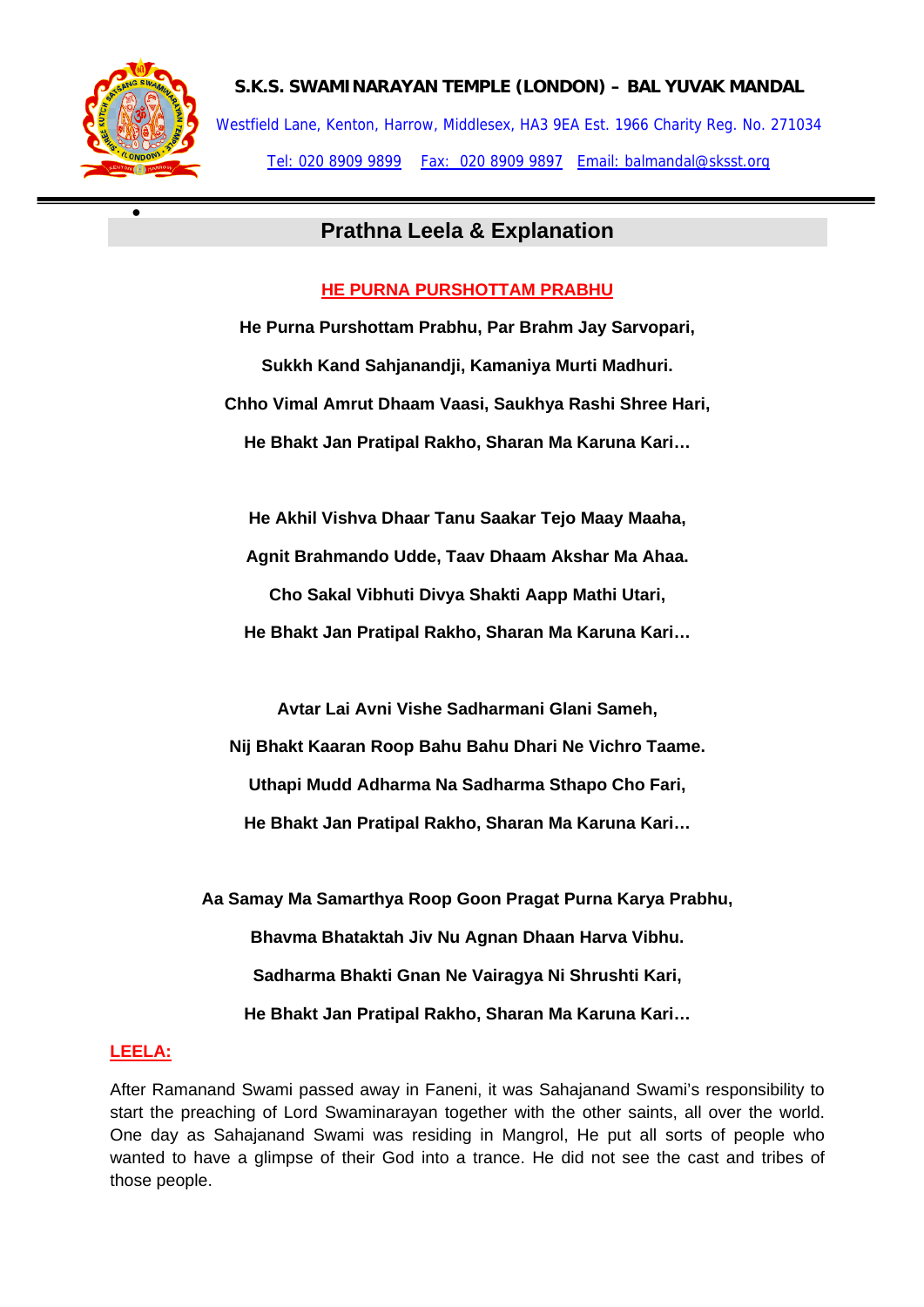

#### **S.K.S. SWAMINARAYAN TEMPLE (LONDON) – BAL YUVAK MANDAL**

Westfield Lane, Kenton, Harrow, Middlesex, HA3 9EA Est. 1966 Charity Reg. No. 271034 Tel: 020 8909 9899 Fax: 020 8909 9897 Email: balmandal@sksst.org

Therefore, at the start everyone thought is He really God Himself? Hence, to clear those people's doubts, Shreeji Maharaj sent them into a trance. Whilst in their Samadhi they were able to have glimpse of their God, great blessed devotees (muktas), leela charitras and Maharaj's divine abode Akshardhaam.

As soon as they came out from their trances, it was then believed that all the happiness is in this Bhagwan residing right in front of us and there is no happiness without Him and His Dhaam. They all said this is the same God that we saw residing in Akshardhaam. All the devotees felt sorry because they had doubted Maharaj. Hence, the whole congregation started singing the above prayer.

#### *"He Purna Pushottam Prabhu Par Bharm Jay Sarvopari"*

As a result, the above prayer fully describes Maharaj and His divine Akshardhaam.

# **EXPLANATION:**

#### **He Purna Purshottam Prabhu, Par Brahm Jay Sarvopari,**

Hey Maharaj! You are above all, even above the universe and everyone. Nobody is above You.

#### **Sukkh Kand Sahjanandji, Kamaniya Murti Madhuri.**

You are the Sahajanand Swami who is the main giver of fruits. Your murti is the most beautiful so far, full of sweet nectar, and is extremely eye catching.

#### **Chho Vimal Amrut Dhaam Vaasi, Saukhya Rashi Shree Hari,**

You reside in Your divine heaven which belongs to You and You are the king of the divine Akshardhaam. Thus, you are the giver and taker of everything.

#### **He Bhakt Jan Pratipal Rakho, Sharan Ma Karuna Kari…**

Hey Maharaj! The protector of all, please sympathise with us and always keep us in your service.

#### **He Akhil Vishva Dhaar Tanu Saakar Tejo Maay Maaha,**

You are the one who made this universe, and you took a form to start it.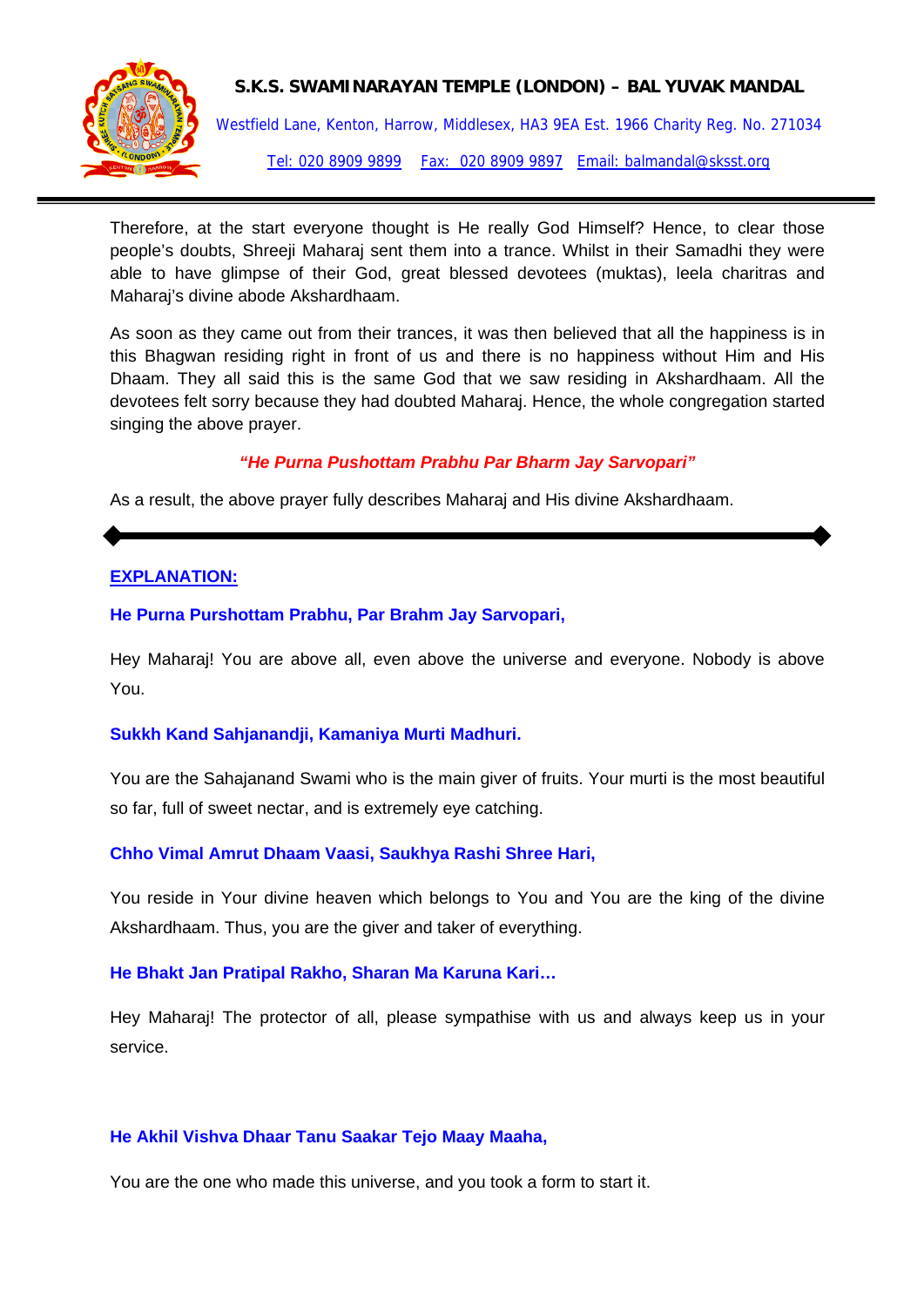

**S.K.S. SWAMINARAYAN TEMPLE (LONDON) – BAL YUVAK MANDAL** 

Westfield Lane, Kenton, Harrow, Middlesex, HA3 9EA Est. 1966 Charity Reg. No. 271034 Tel: 020 8909 9899 Fax: 020 8909 9897 Email: balmandal@sksst.org

# **Agnit Bhramando Udde, Taav Dhaam Akshar Ma Ahaa.**

Countless universes have been flying from Akshardhaam. They are as tiny as a sand particle that cannot be seen in Your Dhaam. Thus, your Dhaam is exceedingly enormous.

# **Cho Sakal Vibhuti Divya Shakti Aapp Mathi Utari,**

You have something really good and unique within Yourself, as all this divine power has come from You.

#### **He Bhakt Jan Pratipal Rakho, Sharan Ma Karuna Kari…**

Hey Maharaj! The protector of all, please sympathise with us and always keep us in your service.

# **Avtar Lai Avni Vishe Sadharmani Glani Sameh,**

Hey Maharaj! You took birth on this earth at the right time, as You could now establish the right codes and principles of our religion which would be in practice.

# **Nij Bhakt Kaaran Roop Bahu Bahu Dhari Ne Vichro Taame.**

Hey Prabhu! You have taken many forms for the sake of your devotees.

# **Uthapi Mudd Adharma Na Sadharma Sthapo Cho Fari,**

You are completely removing irreligious codes (for example; removing a whole plant together with its roots) and now establishing the right religion codes and principles.

# **He Bhakt Jan Pratipal Rakho, Sharan Ma Karuna Kari…**

Hey Maharaj! The protector of all, please sympathise with us and always keep us in your service.

**Aa Samay Ma Samarthya Roop Goon Pragat Purna Karya Prabhu,**